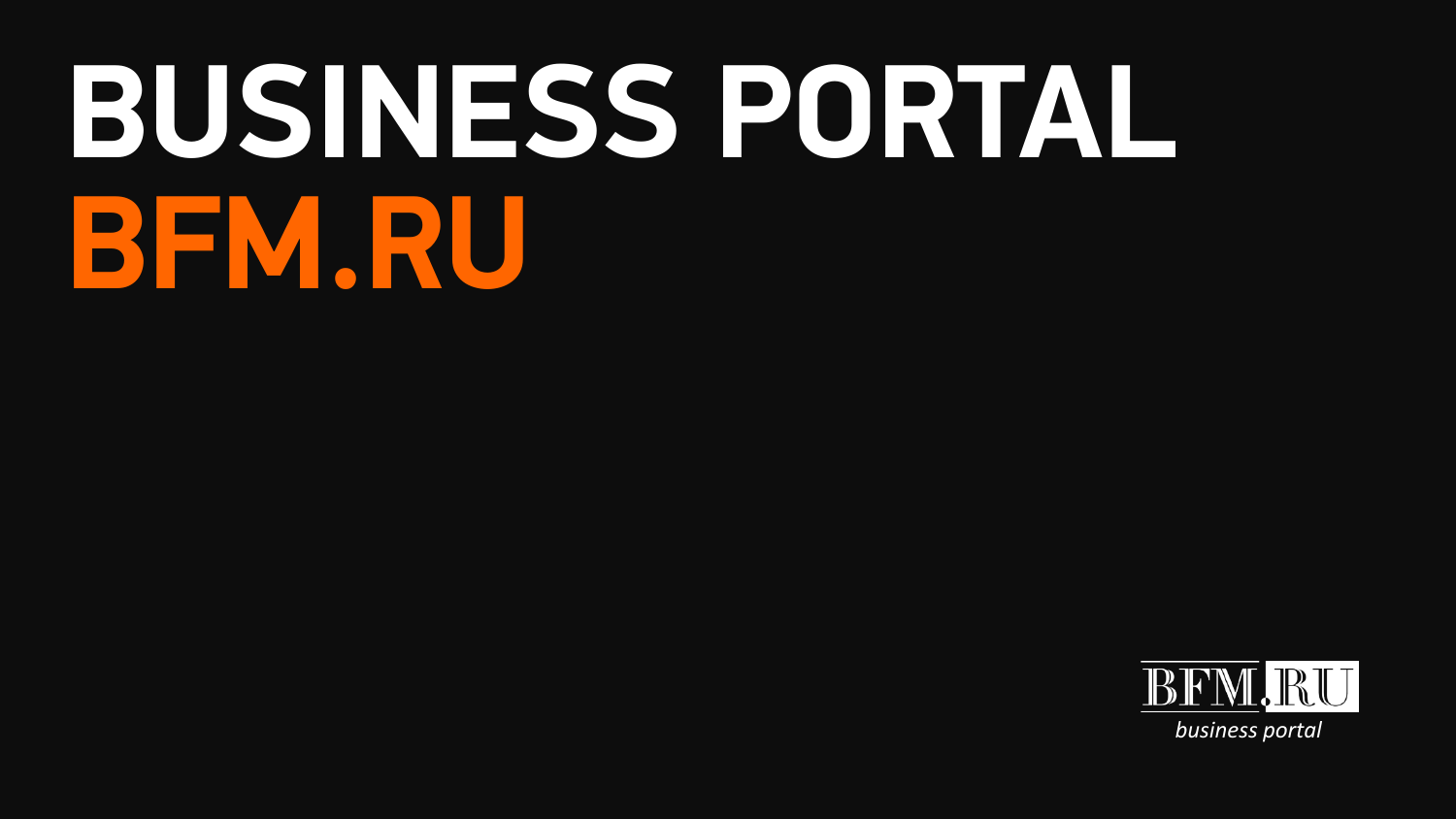

BFM.ru is the page that the business audience begin their day with.

BFM.ru is a business portal that looks upon the world through the eyes of the business and tells about everything that has an impact on business and on the decision-making process.

#### C O N T E N T

BFM.ru provides an opportunity to keep abreast of all business events and news. Its pages comprise news, analytical materials, experts' opinions, comments, interviews and blogs.

Updated 7/24 Launch date: November 2008



Finances









Real estate TT TT Auto





IT



Lifestyle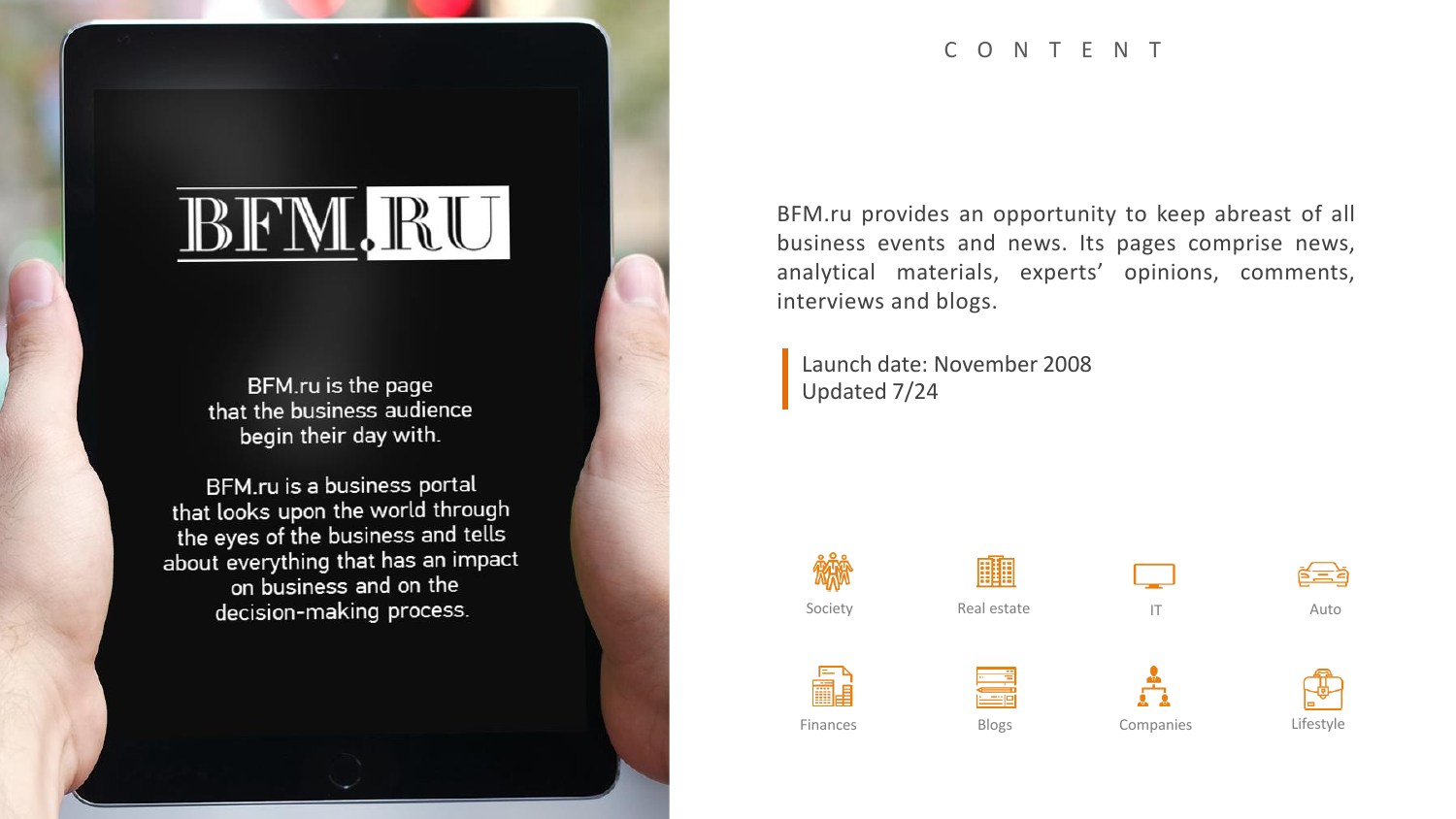#### A U D I E N C E

63% - Mainly males,

92% - Aged 30 years old and over,

53% - Top and mid-level managers, specialists,

76% - Medium and medium + income.

### views per month **12 344 833**

unique visitors per month **5 528 403**

**Desktop – 25% Mobile** – **73% Tablet – 2%**

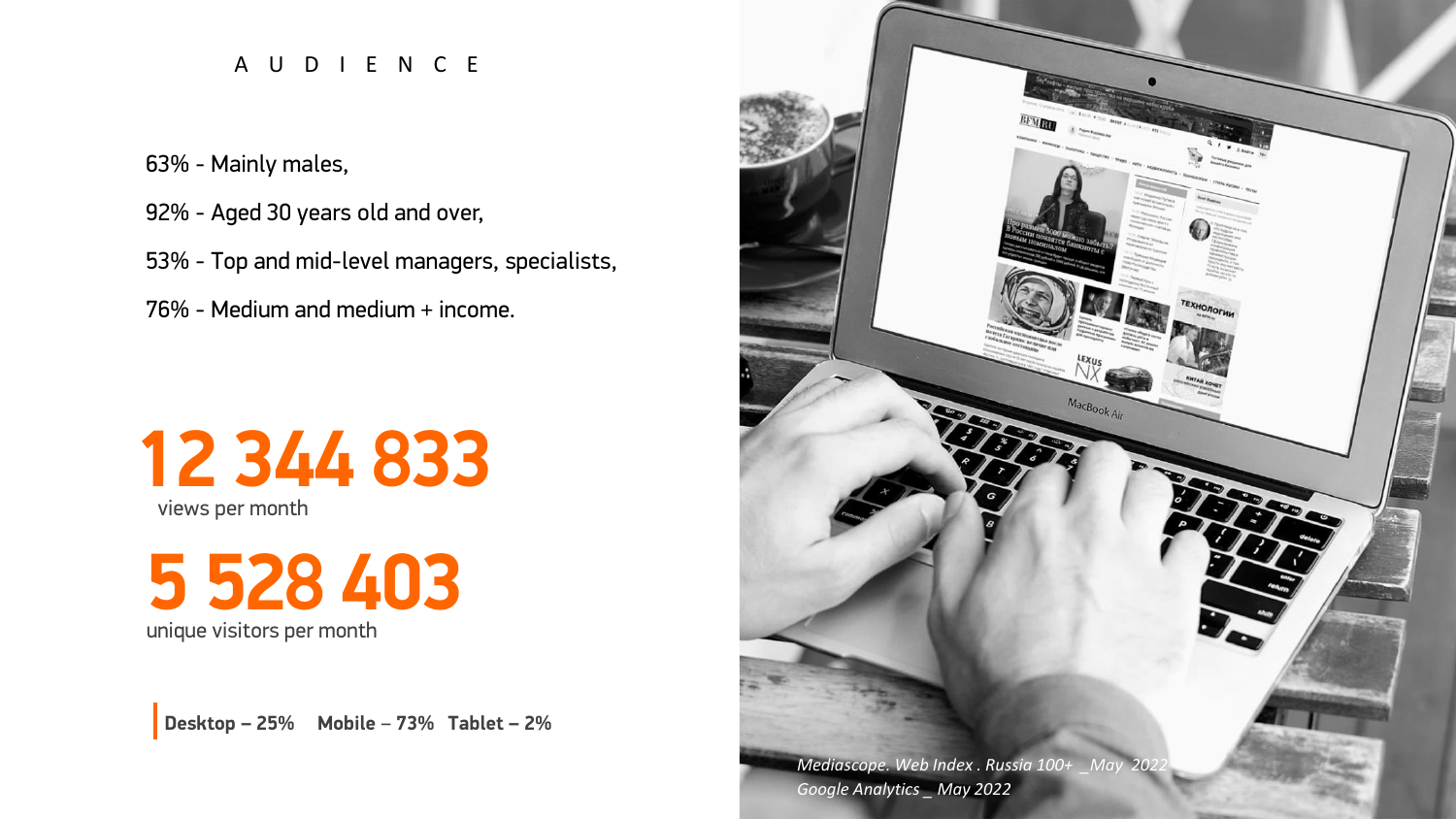#### A U D I E N C E S T R U C T U R E

Web Index. Russia 100+ May 2022

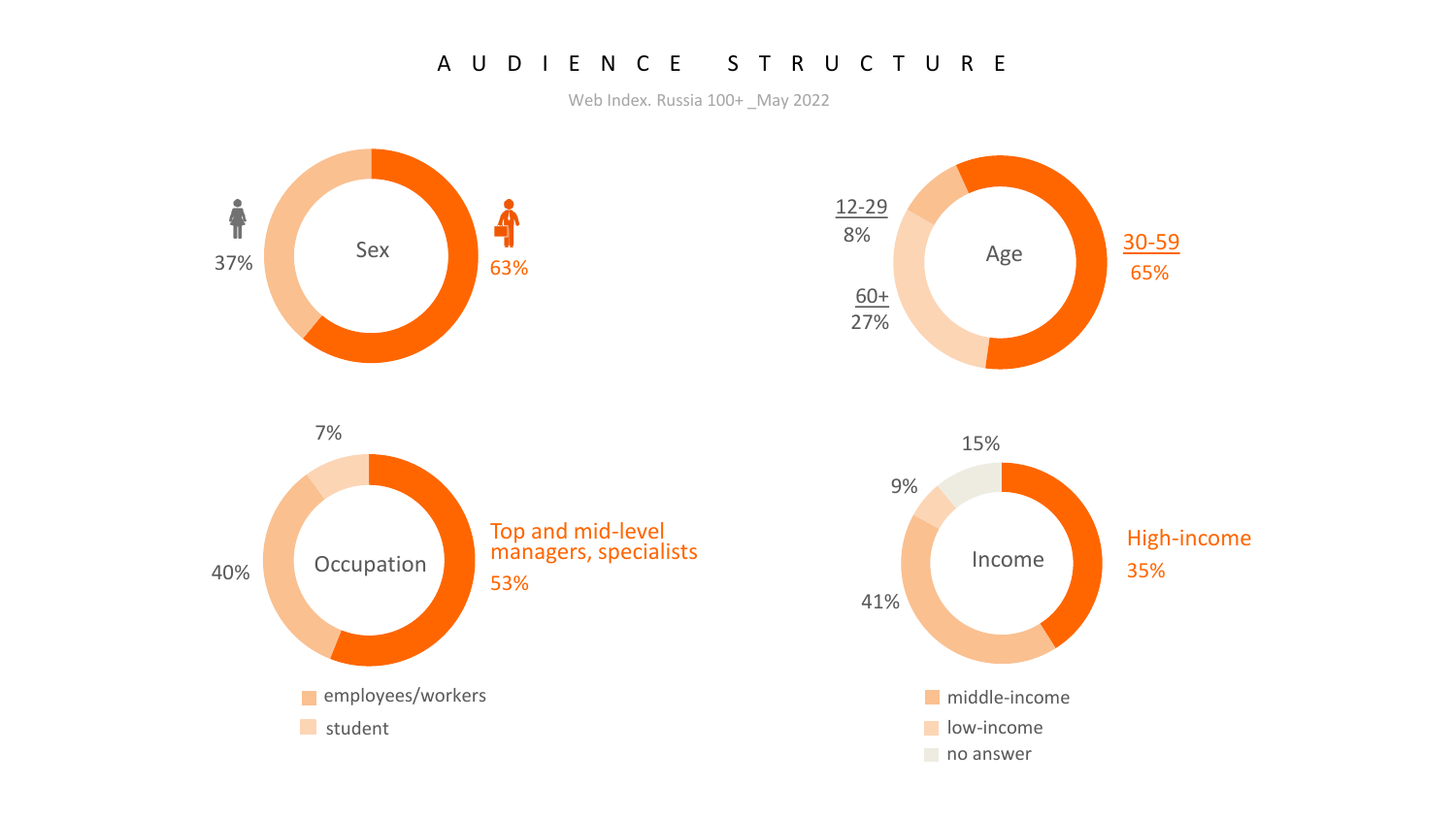#### H I G H E F F I C I E N C Y A D V E R T I S I N G C A M P A I G N

#### **Male 35+ years old with high and medium income** Affinity Index



#### BFM.ru has the highest Affinity index in target audience among its competitors in the segment "News media" – 204!

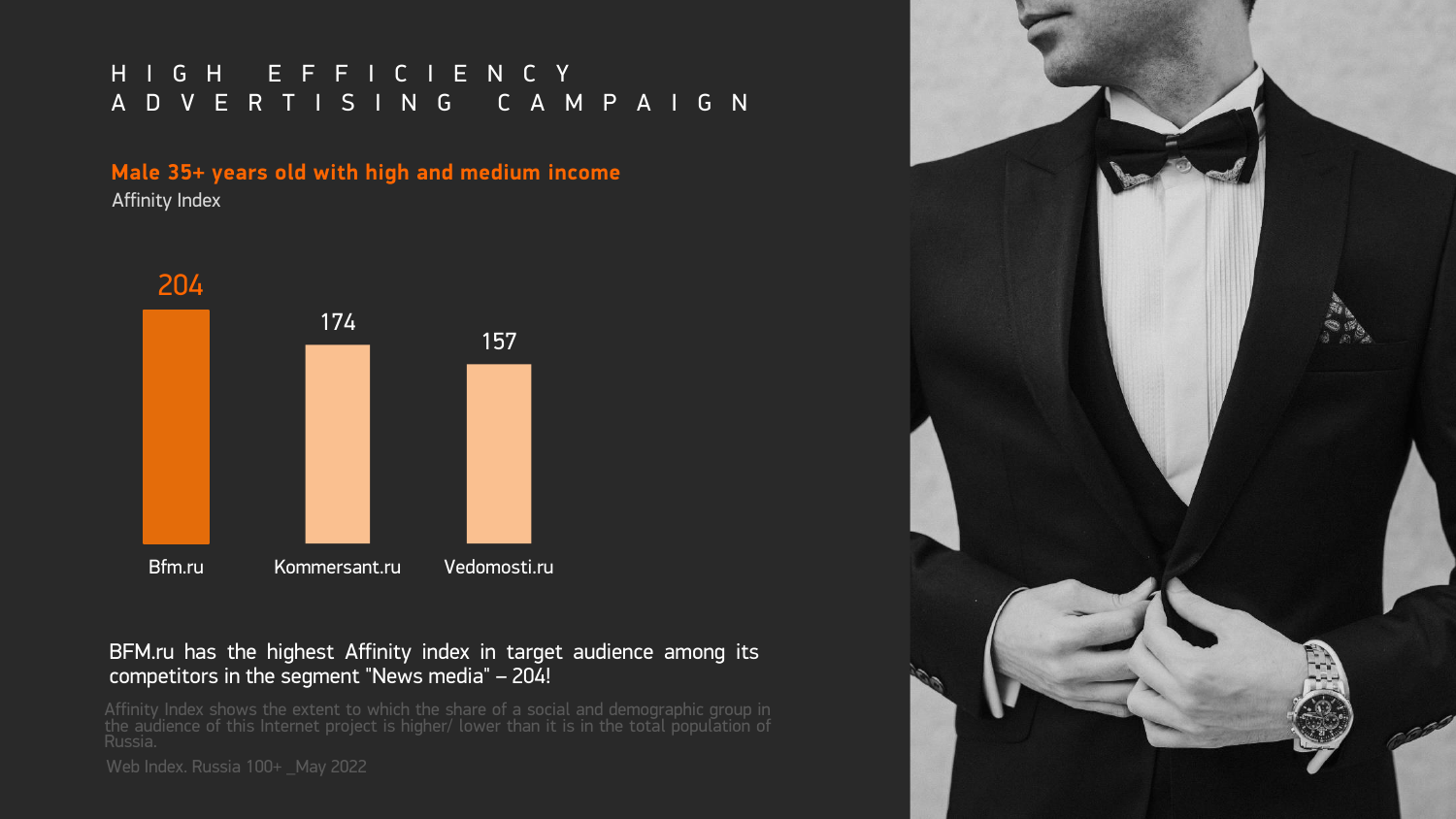## APPEAL FOR ADVERTISERS



The portal is of interest to the business audience: company owners, mid-level and top managers.

Flexible terms of advertising placement

We design and combine various standard and non-standard methods to promote products, services and companies.

High efficiency of advertising spaces on portal pages

We deliberately avoid creating a great number of advertising spaces on the portal pages. Their high efficiency and customer loyalty are of greater importance to us.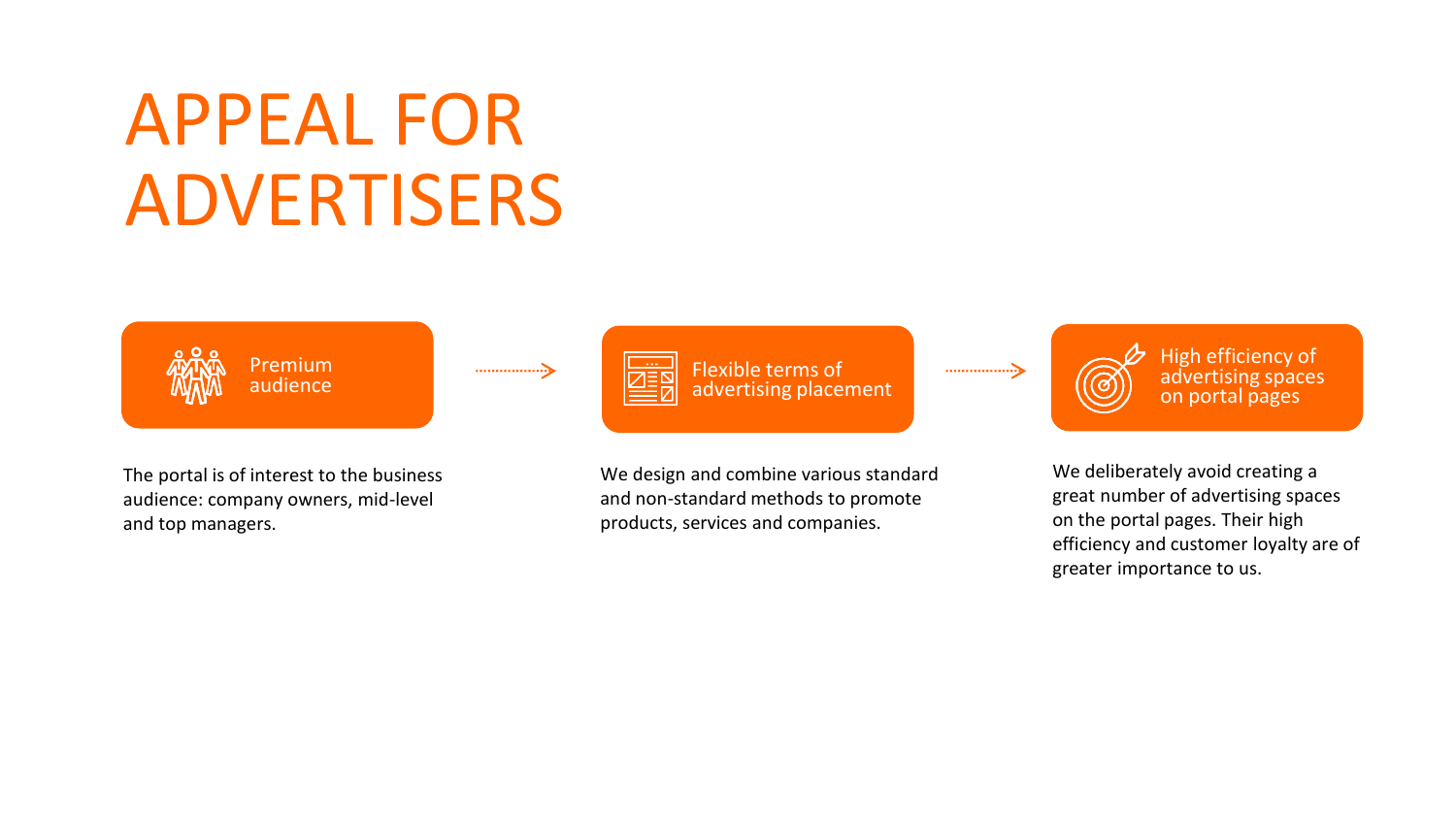#### MEDIA FORMATS (home page)

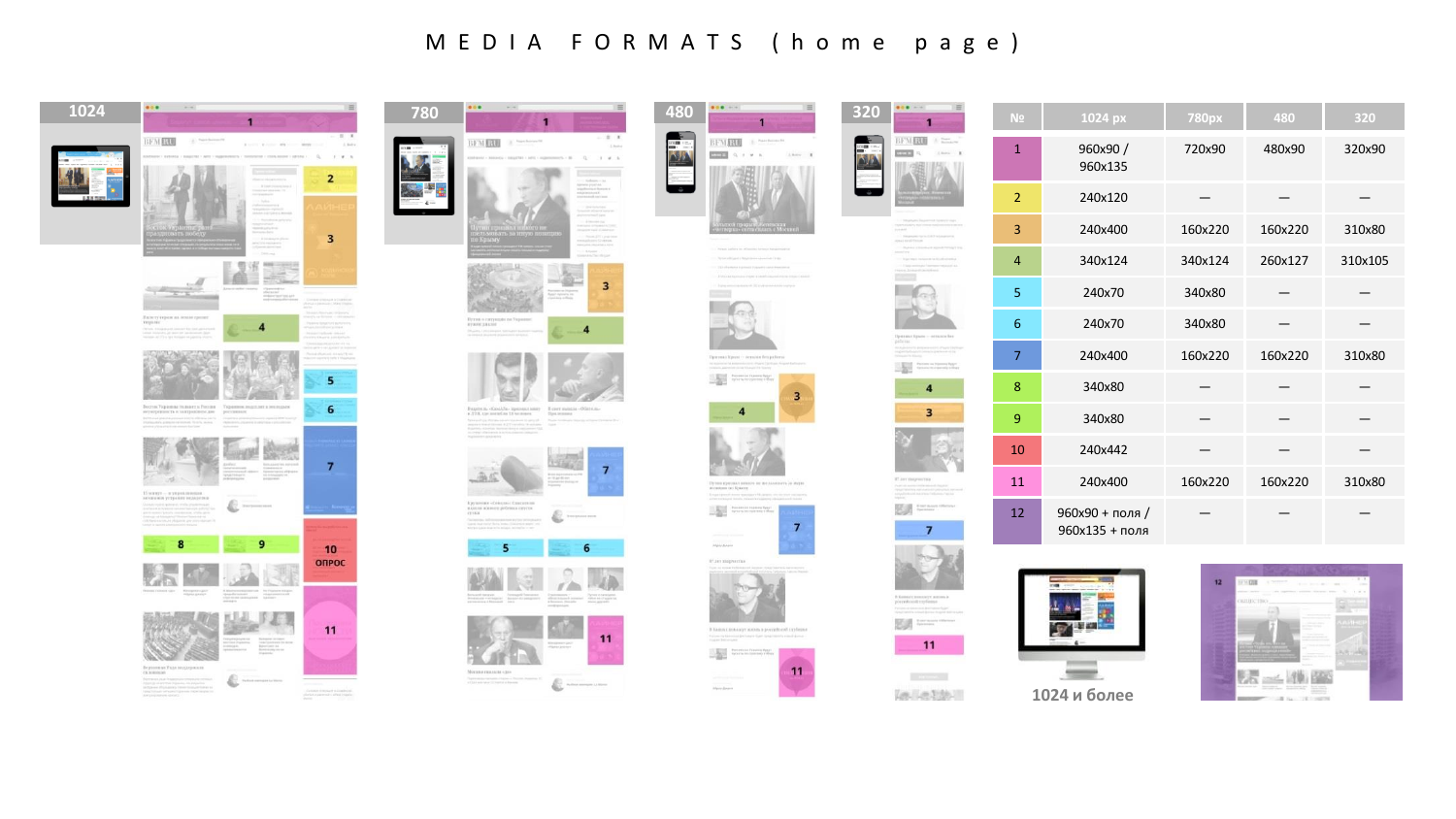#### MEDIA FORMATS (internal page)